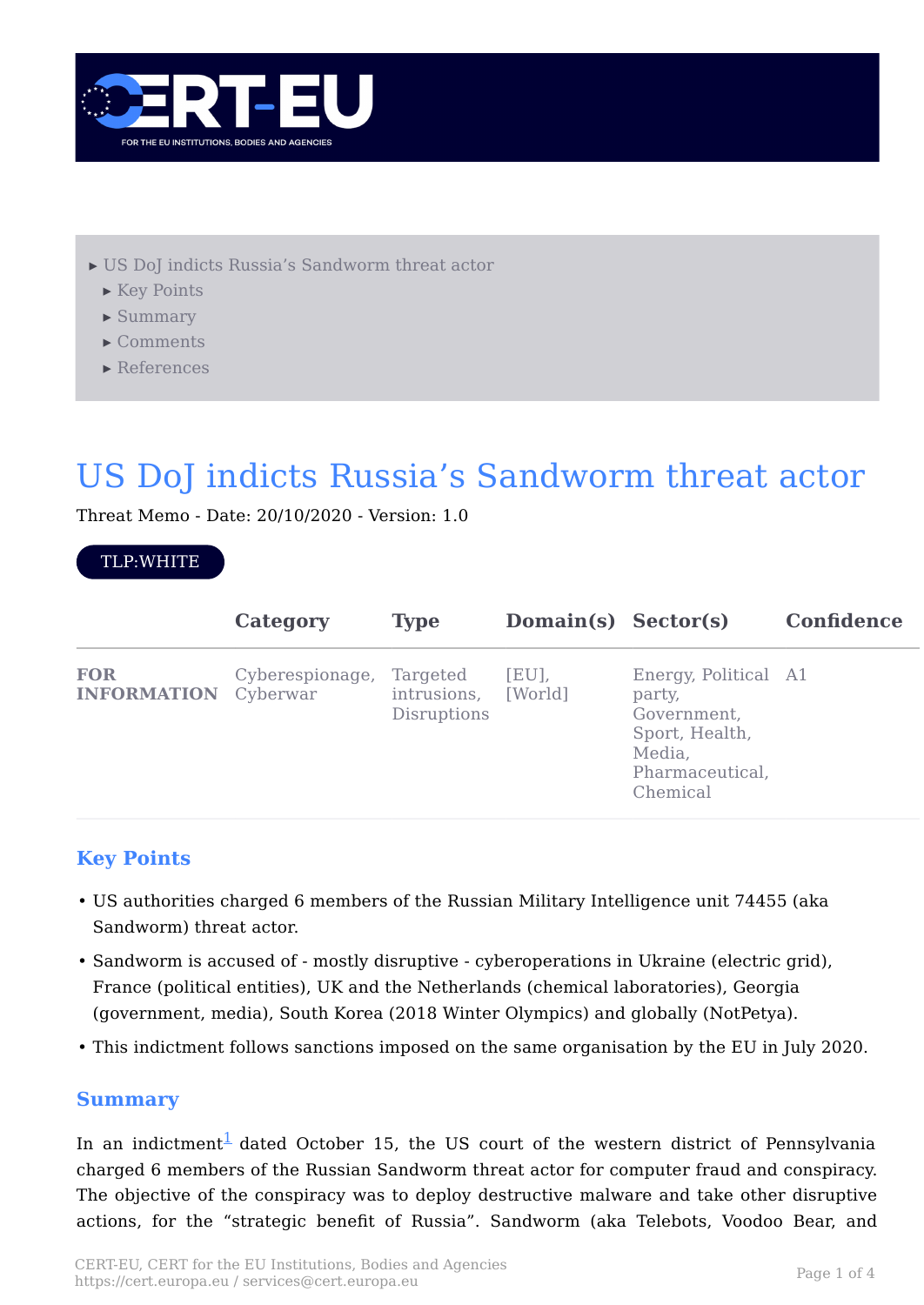Hades), is the codename given by the cyber security community to the Unit 74455 of Russia's GRU military intelligence. The hackers are charged for cyber operations which include:

- Ukraine Disruptive operations in December 2015 and December 2016 against the electric power grid (malware: Industroyer, BlackEnergy, KillDisk).
- France Spearphishing campaign in April and May 2017 against political parties including the current French President Emmanuel Macron's La République en Marche.
- Global Worldwide victims of the NotPetya malware attacks in June 2017, including 80 medical facilities in the US, a FedEx subsidiary, the Maersk shipping company, and a large US pharmaceutical manufacturer, totalling nearly \$1 billion in losses.
- Global International victims associated with the 2018 Winter Olympics, including Olympic partners and athletes, South Korean government agencies, and the International Olympic Committee (malware: Olympic Destroyer deployed against systems used by the Olympic Games information technology vendor, and the Organising Committee).
- Global International and government organisations investigating the poisoning of a former GRU officer and his daughter in the UK in April 2018, including the Netherlands-based Organisation for the Prohibition of Chemical Weapons (OPCW) and UK's Defence Science and Technology Laboratory (DSTL).
- Georgia Spearphishing campaign in January 2018 against NGOs, private companies, a media outlet. Defacement or disruption of approximately 15.000 websites in October 2019.

| Yuriy Sergeyevich<br>Andrienko      | Developed components of NotPetya and Olympic. Destroyer.                                                                                                                                                                                                                                                                                                                                      |
|-------------------------------------|-----------------------------------------------------------------------------------------------------------------------------------------------------------------------------------------------------------------------------------------------------------------------------------------------------------------------------------------------------------------------------------------------|
| Sergey<br>Vladimirovich<br>Detistov | Developed components of NotPetya.<br>Prepared infrastructure for spearphishing 2018 Winter Olympics.                                                                                                                                                                                                                                                                                          |
| Pavel Valeryevich<br>Frolov         | Developed components of NotPetya and the malware used against<br>Ukraine's Ministry of Finance and State Treasury Service.                                                                                                                                                                                                                                                                    |
| Anatoliy<br>Sergeyevic Kovalev      | Sent spearphishing emails to a wide variety of entities and individuals<br>(French local government entities, political parties, 2018 Winter<br>Olympics, the DSTL and a Georgian media entity.<br>Engaged in spearphishing campaigns for apparent personal profit<br>(Russian real estate and car dealers, cryptocurrency miners and<br>cryptocurrency exchanges located outside of Russia). |
| Artem Valeryevich<br>Ochichenko     | Developed malicious email attachments and send spearphishing emails<br>(officials and organisers of the 2018 Winter Olympics).<br>Targeted Georgian government and other Georgian entities in 2019.                                                                                                                                                                                           |

| <b>Officer name</b><br>Role |
|-----------------------------|
|-----------------------------|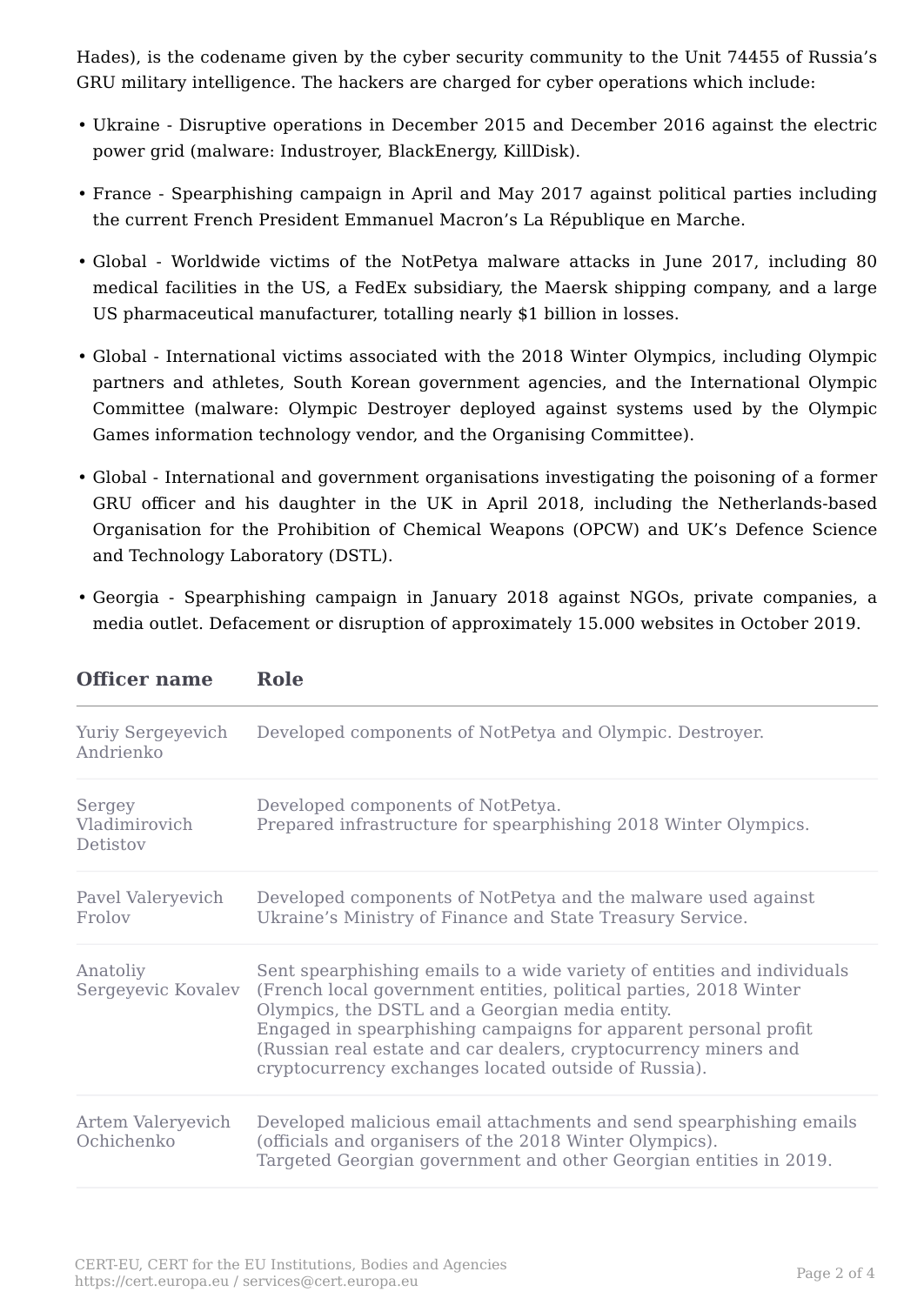#### **Officer name Role**

Petr Nikolayevich Pliskin Supervisory role - Development Team Lead / IT manager. Developed components of NotPetya and Olympic Destroyer.

## <span id="page-2-0"></span>**Comments**

The Main Intelligence Directorate of the General Staff of the Armed Forces of the Russian Federation (aka GRU) has been accused of many malicious cyber operations. With at least 3 units involved, this organisation shows a large variety of skills including malware development, advanced supply chain compromises, large-scale data exfiltration, operational technology disruption, and information operations via hack-and-leak. More specifically:

- Unit 74455 (aka Sandworm threat actor) is specialised in targeted intrusions with a disruptive purpose,
- Unit 26165 (aka APT28 threat actor) has conducted a large number of intrusion attempts with espionage purposes,
- Unit 54777 administers the infrastructure and social media accounts used to run leak outlets, including DCLeaks. The specific role of this unit in Russian information operations was analysed in a recent report released by Facebook and the think tank DFRLab. See details TM-20-122.

In July 2020, the European Union imposed sanctions<sup>2</sup> against:

- four members of the GRU (Alexey Valeryevich Minin, Aleksei Sergeyvich Morenets, Evgenii Mikhaylovich Sebebriakov, Oleg Mikhaylovich Sotnikov) for their participation in the cyberattack against the Organisation for the Prohibition of Chemical Weapons (OPCW),
- the Main Centre for Special Technologies (GTsST) of the Main Directorate of the General Staff of the Armed Forces of the Russian Federation (GRU) for cyberattacks publicly known as NotPetya in June 2017 and the cyberattacks directed at the Ukrainian power grid in the winter of 2015 and 2016.

Before this most recent indictment, authorities in the US but also in Germany had already charged Russian intelligence officers for cyber operations. See examples in the table below.

| Mar-17 US | Indictments of four Russian nationals allegedly responsible for the<br>2014 breach into Yahoo! networks that compromised data of 500<br>million accounts. Two of the named individuals were reportedly<br>employees of Russia's Federal Security Service (FSB). |
|-----------|-----------------------------------------------------------------------------------------------------------------------------------------------------------------------------------------------------------------------------------------------------------------|
| Nov-17 US | Charges against six members of the GRU in the hacking of the<br>Democratic National Committee computers before the 2016 US<br>presidential election.                                                                                                            |

#### **Date Authorities Details**